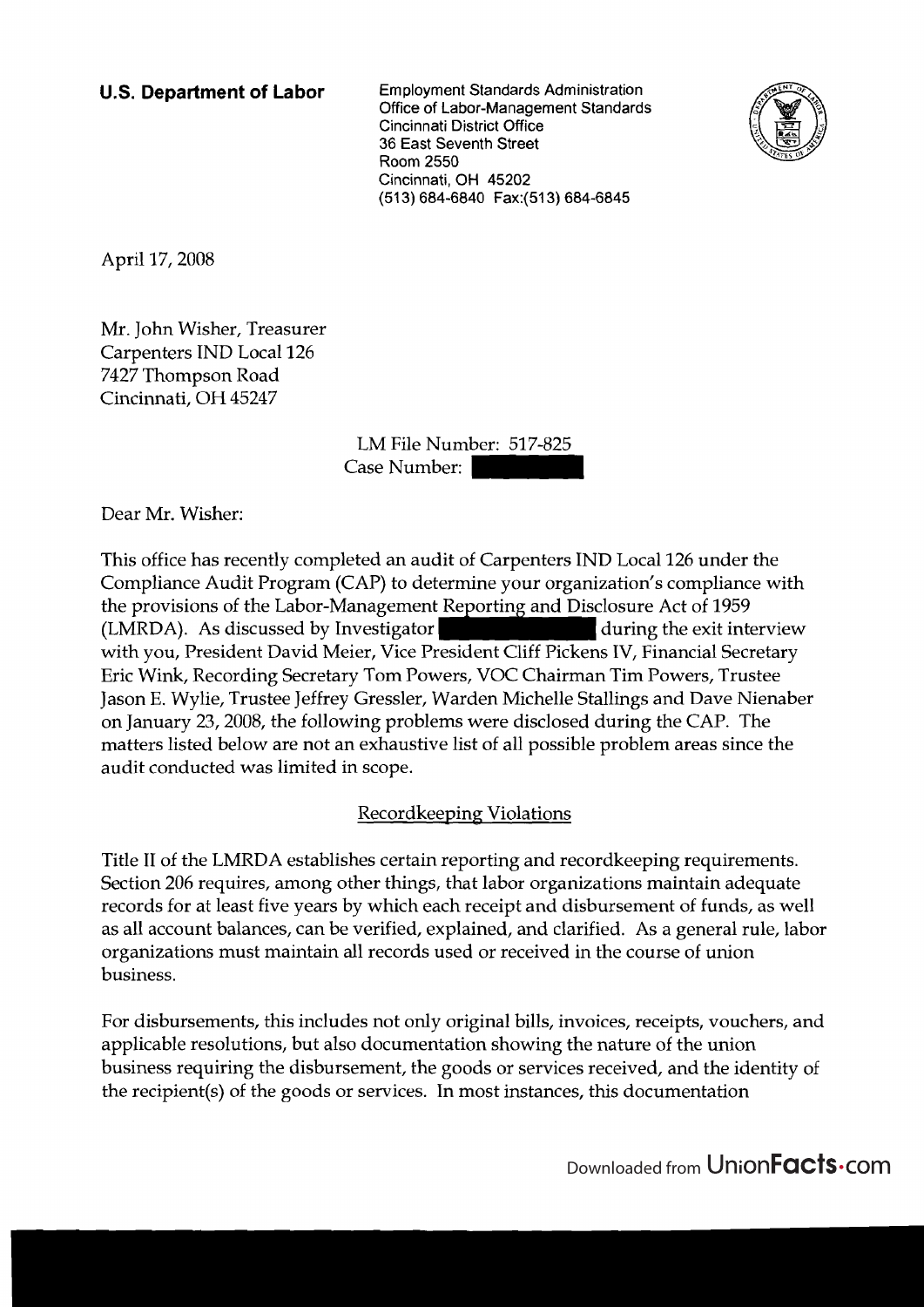Mr. John Wisher April 17,2008 Page 2 of 8

requirement can be satisfied with a sufficiently descriptive expense receipt or invoice. If an expense receipt is not sufficiently descriptive, a union officer or employee should write a note on it providing the additional information. For money it receives, the labor organization must keep at least one record showing the date, amount, purpose, and source of that money. The labor organization must also retain bank records for all accounts.

The audit of Local 126's 2007 records revealed the following recordkeeping violations:

1. General Reimbursed Expenses

Local 126 did not retain adequate documentation to support reimbursed expenses incurred by President Meier, Recording Secretary Powers and you totaling at least \$6,500.00. For example, President Meier received fifteen reimbursed expense checks from two different checking accounts (primary checking and VOC checking). Of the fifteen checks President Meier received, only six had adequate documentation. Recording Secretary Powers received check 5343 totaling \$646.95, but there was insufficient documentation to support the entire amount of this check. You received check 5310 totaling \$774.31, but there was no documentation in the records to support this check.

Conductor Tim Crusham purchases refreshments for the members during the general membership meetings. Local 126 reimburses Crusham approximately \$210.00 every month for his expenses. However, the receipts Crusham provides to the union are inadequate. The receipts are not original and they do not provide the full cost of each item purchased.

As noted above, labor organizations must retain original receipts, bills, and vouchers for all disbursements. The president and treasurer (or corresponding principal officers) of your union, who are required to sign your union's LM report, are responsible for properly maintaining union records.

2. General Records

Local 126 failed to maintain records that support the general course of union business. For example, Local 126 was unable to provide OLMS with bank statements for their certificate of deposits (CDs).

Local 126 did not retain cancelled checks or check images for their VOC checking account within their records. These are necessary to accurately verify the union's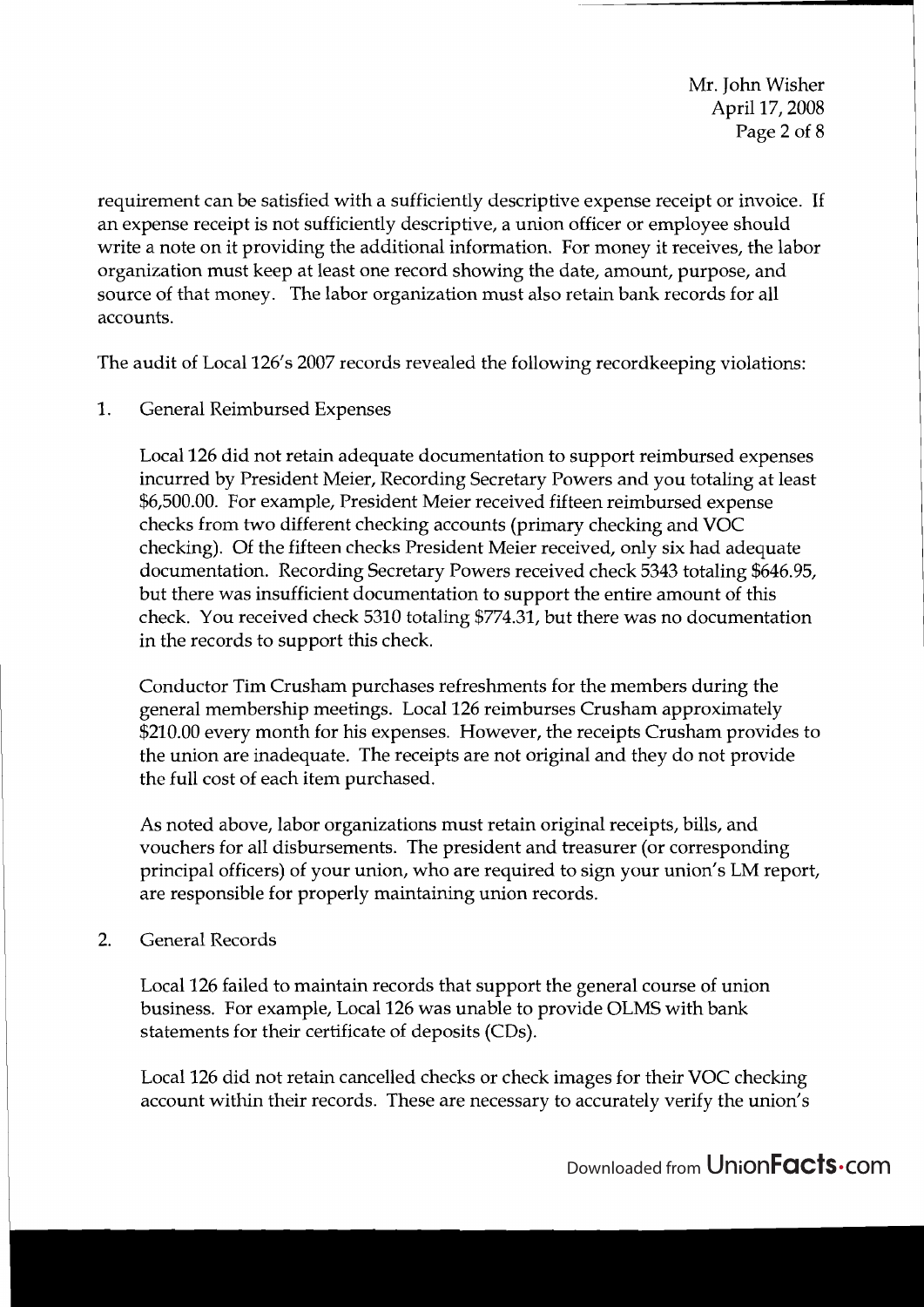Mr. John Wisher April 17, 2008 Page 3 of 8

disbursement records.

Local 126 did not maintain executive board meeting minutes with their records. Section 35(A), Duties of the recording secretary of local union, state, "The Recording Secretary shall keep the correct minutes of each meeting.... Minutes of meetings shall be safely preserved as a permanent record of the local union."

According to Section 206 of the LMRDA, records must be maintained on the matters required to be reported which will provide in sufficient detail the necessary basic information and data from which the documents filed can be verified, explained and checked for accuracy and completeness.

3. General Disbursements

Local 126 did not retain supporting documentation for purchases and donations made during the 2007 audit year. For example, Local 126 made a \$1,108.90 purchase from the United Brotherhood of Carpenters International Union, but an invoice or statement was not maintained. Local 126 made several donations throughout the audit year but no documentation to support these donations was found with in the union's records. The local also purchased Cincinnati Reds baseball tickets, t - shirts, Shrine Circus tickets, bumper stickers, and pencils. Investigator did not find any supporting documentation for these purchases.

Supporting documentation should be maintained in the union records for all disbursements.

# 4. Meal Expenses

Local 126 did not require officers and employees to submit itemized receipts for meal expenses totaling at least \$329.00. The union must maintain itemized receipts provided by restaurants to officers and employees. These itemized receipts are necessary to determine if such disbursements are for union business purposes and to sufficiently fulfill the recordkeeping requirement of LMRDA Section 206.

Local 126 records of meal expenses did not always include written explanations of union business conducted or the names and titles of the persons incurring the restaurant charges. For example, meal receipts for LaRosa's in Bridgetown and Willie's Sports Café, which correspond to disbursements from the VOC checking account, were not itemized and did not have written explanations for the purposes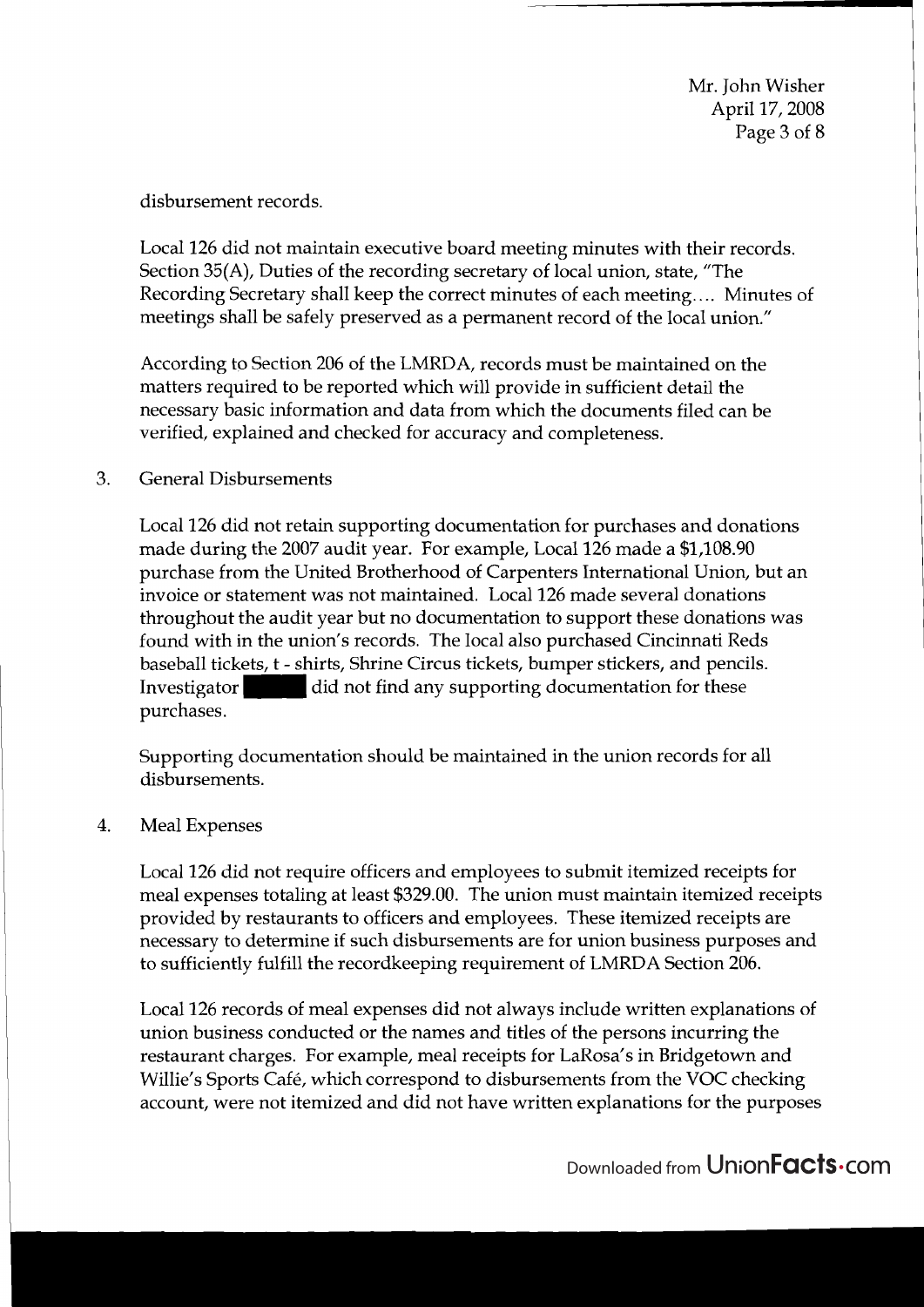Mr. John Wisher April 17,2008 Page 4 of 8

of the meals. Union records of meal expenses must include written explanations of the union business conducted and the full names and titles of all persons who incurred the restaurant charges. Also, the records retained must identify the names of the restaurants where the officers or employees incurred meal expenses.

5. Disposition of Property

Local 126 did not maintain an inventory of hats, jackets, and other property it purchased, sold, or gave away. The union must report the value of any union property on hand at the beginning and end of each year in Item 28 of the LM-2. The union must retain an inventory or similar record of property on hand to verify, clarify, and explain the information that must be reported in Item 30.

The union must record in at least one record the date and amount received from each sale of union hats, jackets and other items.

6. Receipt Dates not Recorded

Entries in Local 126's daybook reflect the date the union deposited money, but not the date money was received. Union receipts records must show the date of receipt. The date of receipt is required to verify, explain, or clarify amounts required to be reported in Statement B (Receipts and Disbursements) of the LM-2. The LM-2 instructions for Statement B state that the labor organization must record receipts when it actually receives money and disbursements when it actually pays out money. Failure to record the date money was received could result in the union reporting some receipts for a different year than when it actually received them.

7. Information not Recorded in Meeting Minutes

During the audit, you advised OLMS that the membership authorized you to transfer \$5,000.00 from the primary checking account and deposit the money into one of the local's CDs at the membership meeting. However, the meeting minutes did not contain any reference to the above disbursement. Minutes of all membership or executive board meetings must report any disbursement authorizations made at those meetings.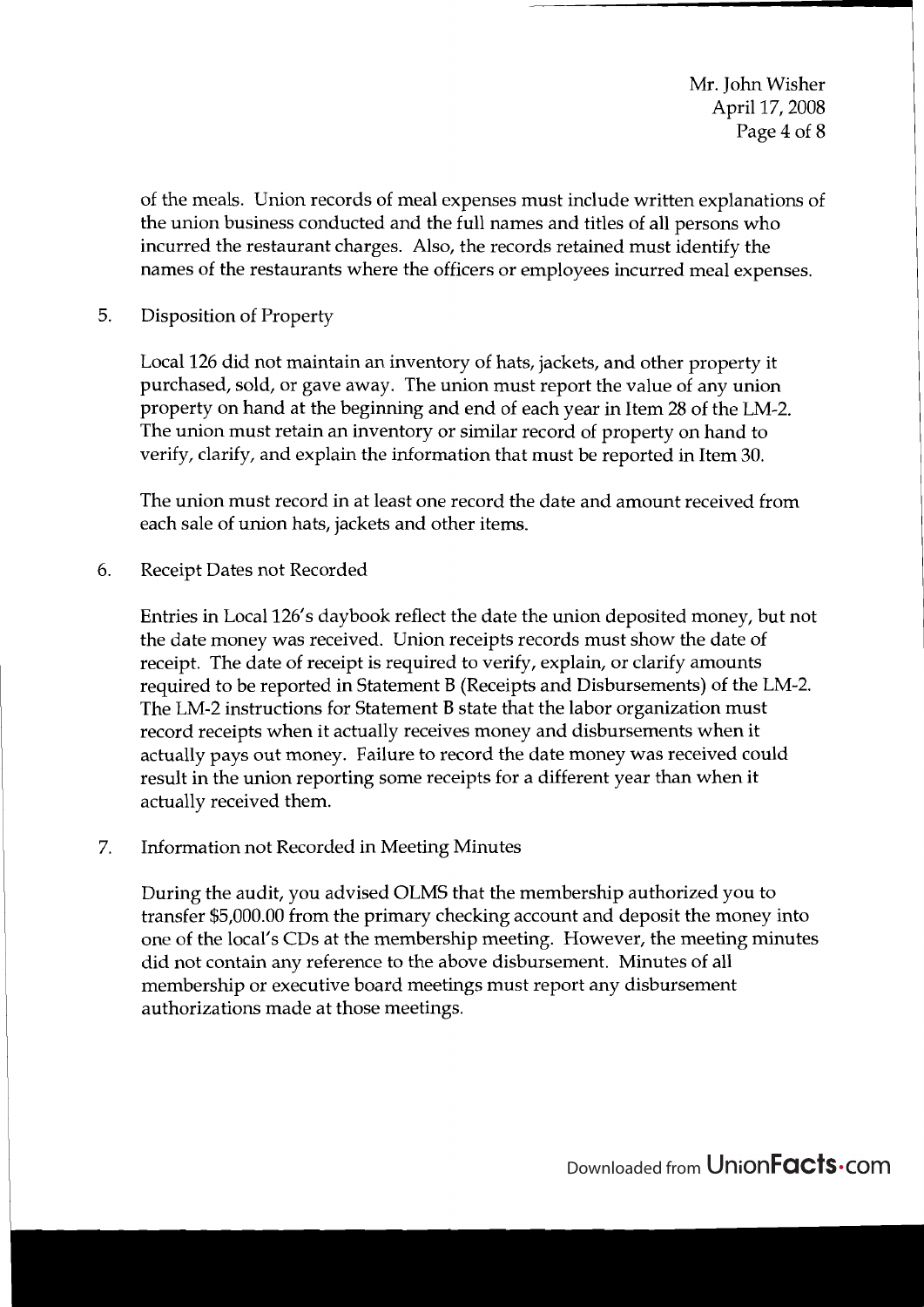Mr. John Wisher April 17,2008 Page 5 of 8

#### 8. Lack of Salary Authorization

Local 126 did not maintain records to verify that the salaries reported in Schedule 11 (All Officers and Disbursements to Officers) was the authorized amount and therefore was correctly reported. The union must keep a record, such as meeting minutes, to show the current salary authorized by the entity or individual in the union with the authority to establish salaries.

The proper maintenance of union records is the personal responsibility of the individuals who are required to file Local 126's LM report. You should be aware that under the provisions of Section 209(a) of the LNIRDA and Section 3571 of Title 18 of the U.S. Code, willful failure to maintain records can result in a fine of up to \$100,000 or imprisonment for not more than one year, or both. Under the provisions of Section 209(c) of the LMRDA and Section 3571 of Title 18 of the U.S. Code, willful destruction or falsification of records can result in a fine of up to \$100,000 or imprisonment for not more than one year, or both. The penalties provided in Section 209(c) and Section 3571 of Title 18 apply to any person who caused the violations, not just the individuals who are responsible for filing the union's LM report.

### **Reporting Violations**

The audit disclosed a violation of LMRDA Section 201(b), which requires labor organizations to file annual financial reports accurately disclosing their financial condition and operations. The Labor Organization Annual Report Form LM-2 filed by Local 126 for fiscal year ending June 30,2007, was deficient in the following areas:

#### 1. Acquire/ Dispose of Property

Item 15 LM-2 (During the reporting period did your organization acquire or dispose of any assets in any manner other than by purchase or sale?) should have been answered, "Yes," because the union gave away jackets and watches totaling more than \$6,000.00 during the year. The union must identify the type and value of any property received or given away in the additional information section of the LM report along with the identity of the recipient(s) or donor(s) of such property. The union does not have to itemize every recipient of such giveaways by name. The union can describe the recipients by broad categories if appropriate such as "members" or "new retirees." In addition, the union must report the cost, book value, and trade-in allowance for assets that it traded in.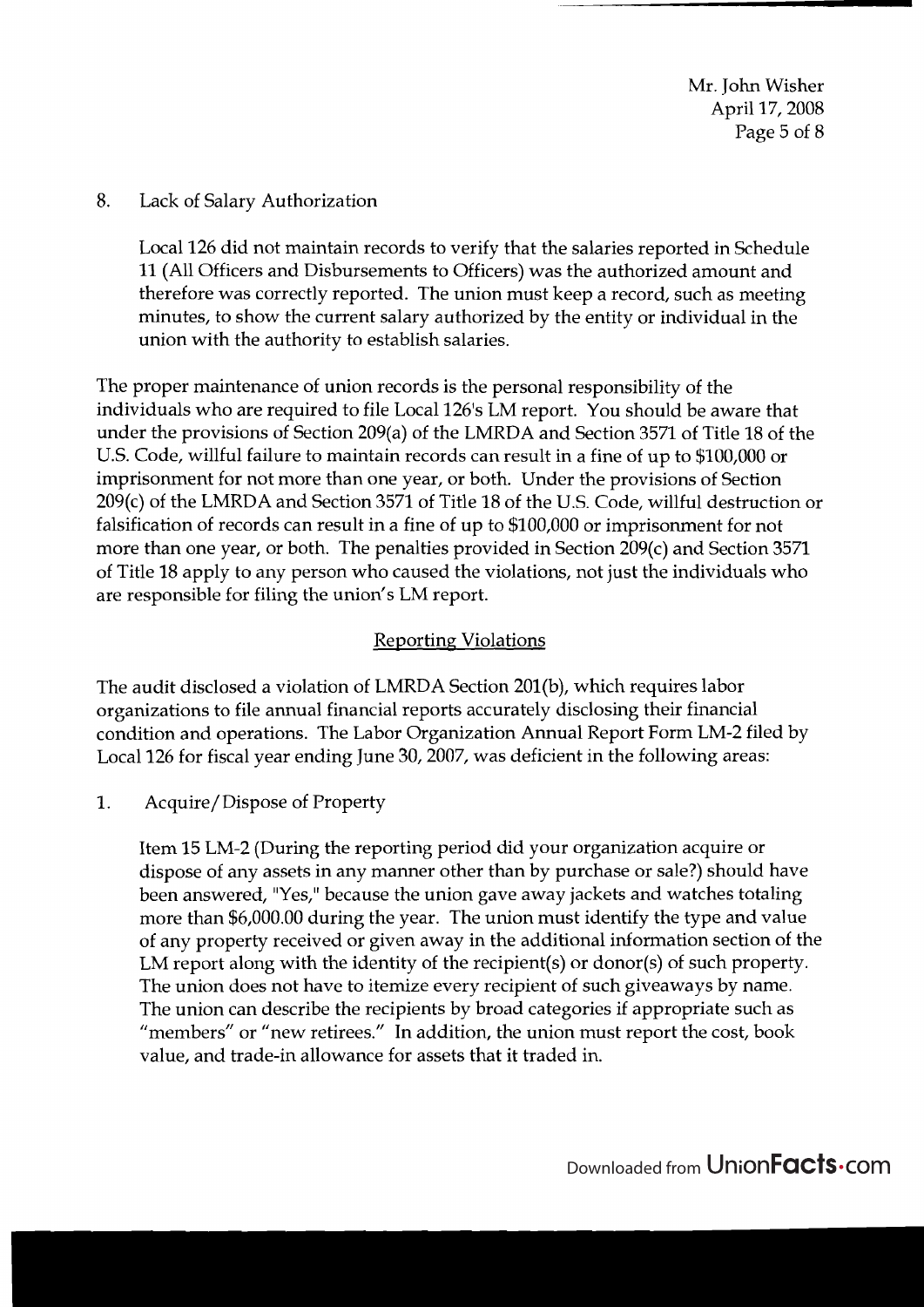Mr. John Wisher April 17,2008 Page 6 of 8

2. Disbursements to Officers

Local 126 did not include reimbursements to officers totaling at least \$13,000.00 in Schedule 11 (All Officers and Disbursements to Officers) and Schedule 12 (Disbursements to Employees). It appears that the local erroneously reported these payments in Schedule 18 (General Overhead) item 5 (all other disbursements).

The union must report in Column F of Schedules 11 and 12 (Disbursements for Official Business) direct disbursements to officers and employees for reimbursement of expenses they incurred while conducting union business. In addition, the union must report in Column F of Schedules 11 and 12 indirect disbursements made to another party (such as a credit card company) for business expenses union personnel incur. However, the union must report in Schedules 15 through 19 indirect disbursements for business expenses union personnel incur for transportation by public carrier (such as an airline) and for temporary lodging expenses while traveling on union business. The union must report in Column G (Other Disbursements) of Schedules 11 and 12 any direct or indirect disbursements to union personnel for expenses not necessary for conducting union business.

<sup>1</sup>3. Sale of Supplies

Local 126 did not correctly report receipts from the sale of supplies or disbursements for supplies for resale. The audit revealed that during 2007, Local 126 disbursed at least \$4,600.00 for items that it re-sold to members and other Carpenter locals, collecting receipts totaling at least \$1,400.00. The LM-2 instructions require that the union report receipts from the sale of supplies in Item 39 (Sale of Supplies) and disbursements for supplies for resale in Item 59 (Supplies for Resale). In addition, it must report the value of any supplies for resale on hand at the beginning and end of the year in Item 28 and Schedule 7 (Other Assets).

<sup>1</sup>4. Assessments

Local 126 did not correctly report the working assessment levied on the members in item 38 (Fees, Fines, Assessments, Work Permits). It appears that the local erroneously reported these receipts in item 36 (Dues and Agency Fees).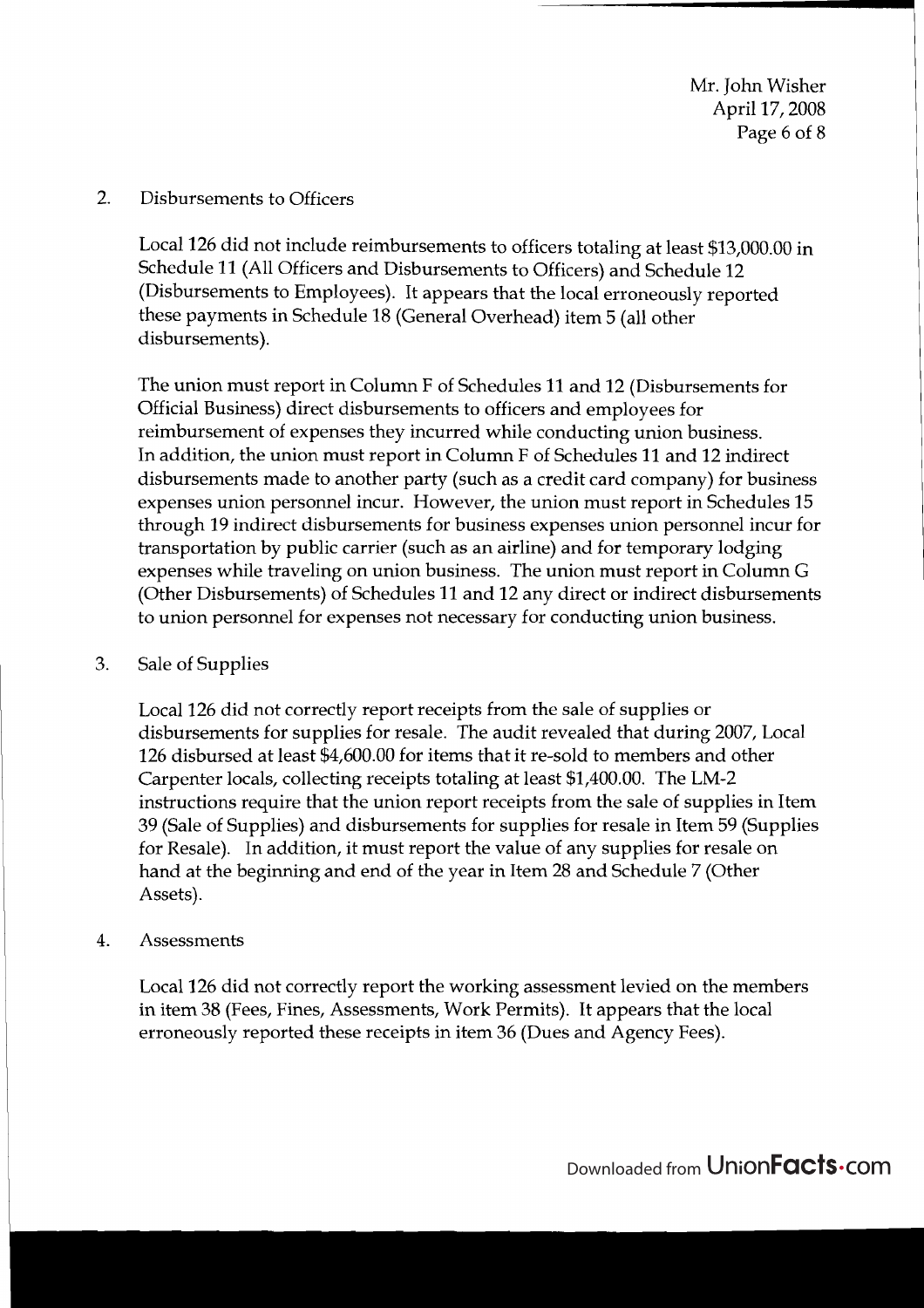Mr. John Wisher April 17,2008 Page 7 of 8

I am not requiring that Local 126 to file an amended LM report for 2007 to correct the deficient items, but Local 126 has agreed to properly report the deficient items on all future reports it files with OLMS.

## Other Issues

1. Inventory of Fixed Assets

Local 126 did not maintain an inventory of its fixed assets during the 2007 audit year. An inventory should be kept to verify, support, and clarify the amounts reported in item 27 (Fixed Assets) of the LM-2. The union must report details of all fixed assets, such as land, buildings, automobiles, office furniture and equipment owned by your organization at the end of the reporting period. This includes assets that were expensed, fully depreciated, or carried on your organization's books at scrap value.

The inventory kept by the union should record a detailed description of what was purchased, the date of the purchase, the amount of the purchase and the depreciated value. The report should be kept with the union records.

2. Use of Signature Stamp

During the audit, you advised Investigator that it is Local 126's practice for President Meier to sign all union checks with a signature stamp. The two signature requirement is an effective internal control of union funds. Its purpose is to attest to the authenticity of a completed document already signed. However, the use of a signature stamp for the second signer does not attest to the authenticity of the completed check, and negates the purpose of the two signature requirement. OLMS recommends that Local 126 review these procedures to improve internal control of union funds.

**3.** Signatories

During the audit, you advised Investigator that you are the only signatory for the PCE and VOC checking accounts. The two signature requirement is an effective internal control of union funds. Its purpose is to attest to the authenticity of a completed document already signed. However, having one signatory for the PCE and VOC checking account does not attest to the authenticity of a completed check. OLMS recommends that Local 126 review these procedures to improve internal control of union funds.